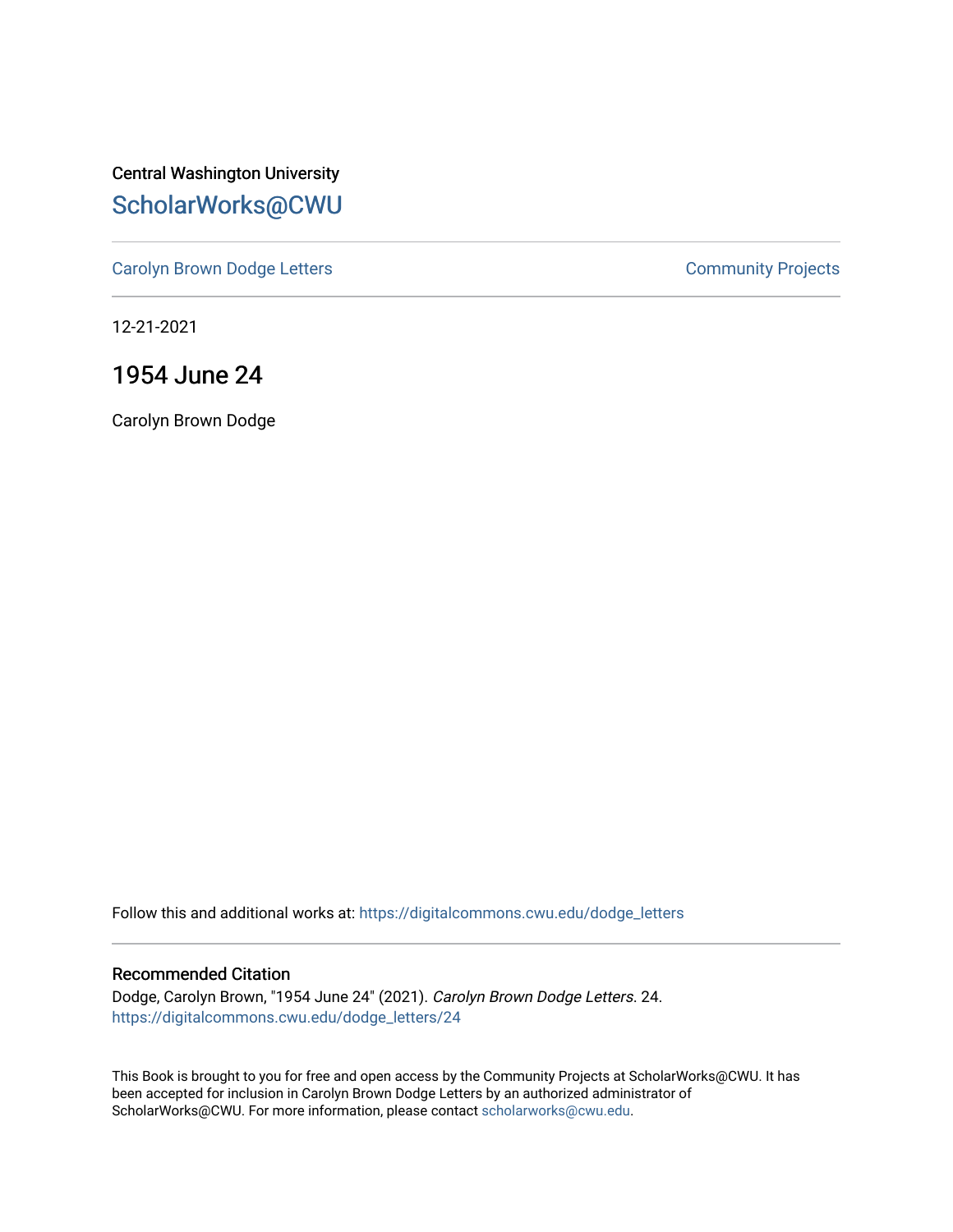## **Envelope:**

B Dodge

R E 2

Ellensburg

Washington

Mrs. E. H. Robinson

 $Rt 1 - Box 22$ 

Sidney, Montana

### **Letter #4 (blue ink, pink clip)**

June 24, 1954 –

Dear Carol: Happy Birthday yesterday! I sure had good intentions but its been too thick here to do any writing. I sent Jack a couple of cards so now will have to write him a letter too. I did send him a letter & cookies just before the deluge.

Betty & family — the kids I mean — arrived the 15<sup>th</sup> & stayed a full week. A good visit but never a quiet moment & not much chance to do anything extra besides cook, eat & do dishes. The confusion was terrific. Boynton caught one of his colds which usually lays him low & there was little chance to relax. Lucy & Les Putnam came Friday evening for the night then to Seattle until Monday. The same Friday they came some friends of ours came from Shelton. They always stay with us but this time spent the nights with his Dad but spent both evenings with us — Sat. nite for supper. Betty knew them too so they renewed acquaintances. Tuesday – the  $22<sup>nd</sup> Lucy \&$ Les, Betty & broad Boynton & I — & a couple of other fellows went to see out set up in the Columbia Basin. Lucy & I went over in Betty's car & I drove to relieve her of that much. She stated on home from there. Mother had been over there & preferred to stay here & rest & pack &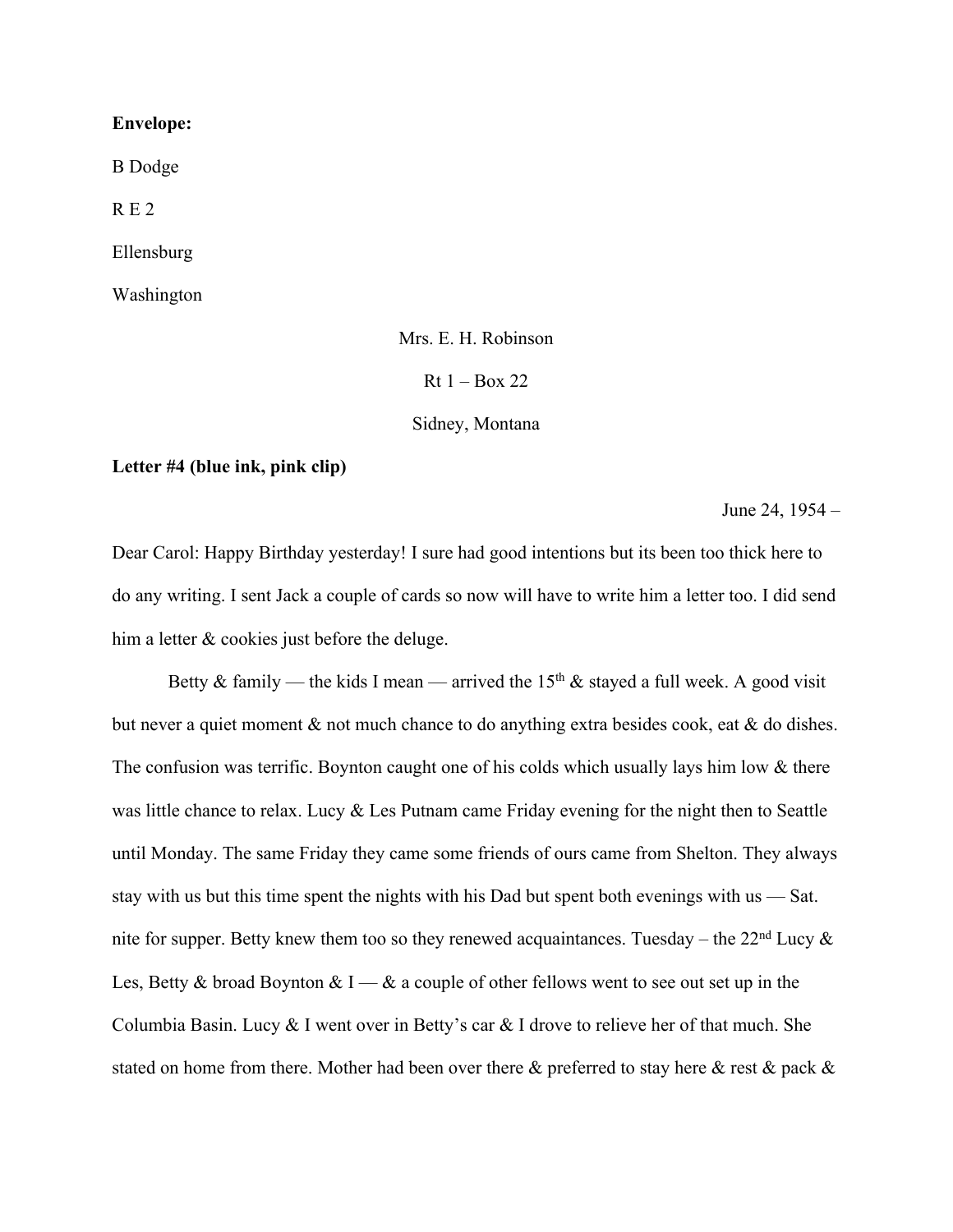sort & clean. We got back about six so could get supper  $\&$  she said she'd had a good rest. She also passed on a trip to Yakima yesterday with Lucy  $\&$  Les  $\&$  we had a most satisfactory afternoon & evening here — just family & she could start her Montana trip today refreshed & eager to get going. Seems like our yesterdays visit tho was so good tho after the confusion of the past week. They were on their way to Spokane this AM by 8:15 & will be on their way home on Saturday — Mothers  $80<sup>th</sup>$  birthday. Isn't it wonderful she can still do it?

Bettys visit may have been a change for her but not a vacation. Linda Lie is  $2 + -\&$  a stinker one minute, & angelic the next. Hard to handle tho & surely not an easy one to travel with. Betty Lou is six now & does very well but I remember when she was like Linda — but I believe even more difficult to handle than Linda. Garth is 10 — a getter upper early in the morning & a terror arounder all night. Sounds like Bill in his sleeping habits. Garth really stows the food away — really eats more than our boys but surely not a bit fat so must need the food. He worries me some because there seems to be some suppression that he shouldn't have but he's probably OK. Karin had a real vacation — never helping with dishes  $\&$  doing pretty much as she chose. Is 12 & reminds me of Betty in her younger days. We did nothing special but were surely kept busy. Betty would like to have stayed longer but was earger to be back home when she'd been here a week. Lou didn't come since he felt he should keep at work as much as possible. They've had tough sledding & I hope better times will come soon for them.

We always enjoy Lucy  $&$  Les. He seems to especially enjoy seeing our ways of farming & asked for our tonnage, icerage etc. to tell when he got home. We were chopping green hay into silo while they were here. Got started near noon on Monday  $\&$  finished filling silo this P.M. Holds 125 tons —  $\&$  they added a 4 foot topping this P.M. by putting heavy gauge woven wire & sisal craft paper around the top of silo & filling it up. It will probably settle now about even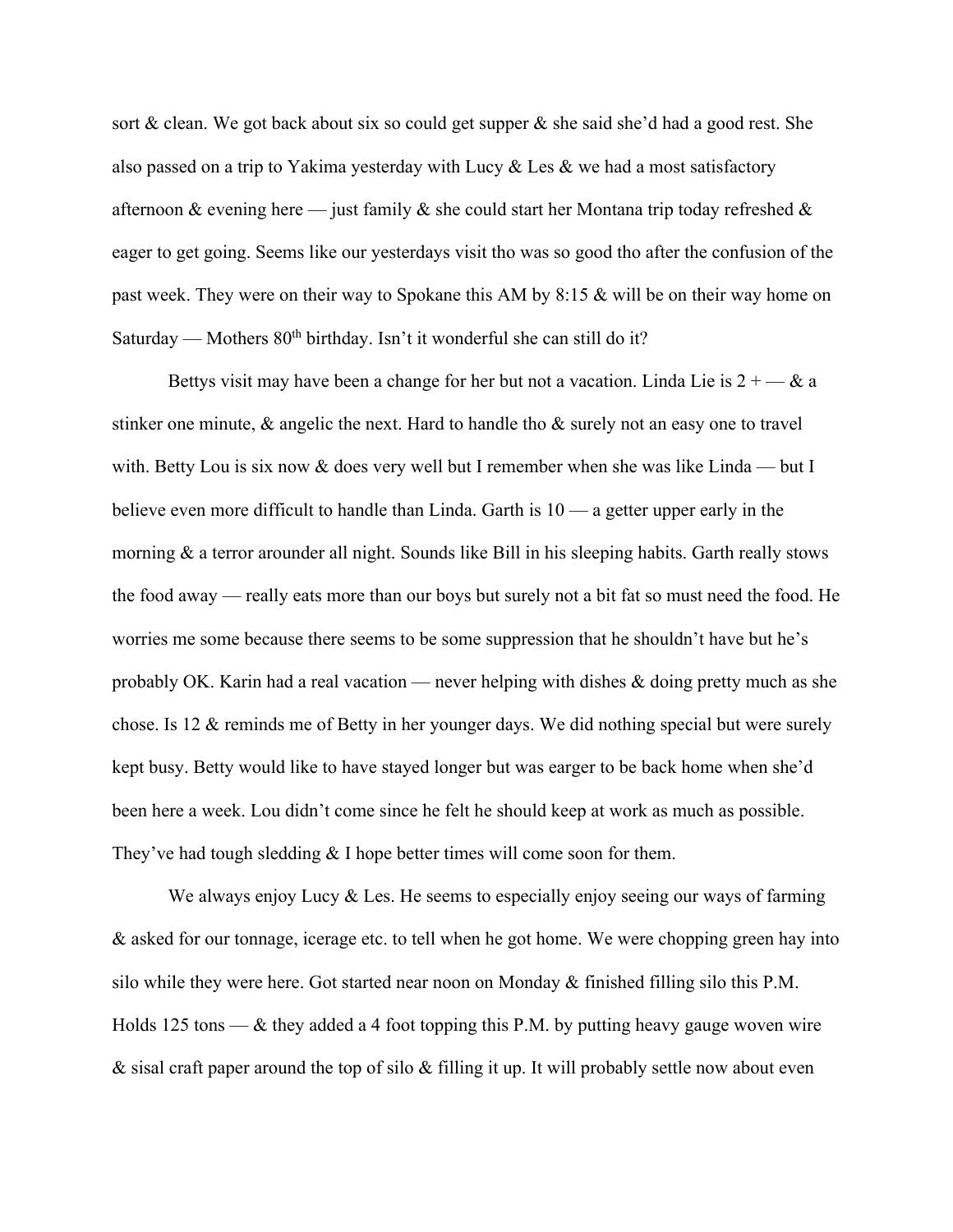with top of silo. We'll start mowing, raking & baling rest of the hay probably about Monday. Have around 50 acres of hay –  $\&$  half of it went in silo. We have corn too so will probably have some sort of self feeder pit for corn tho.

Yesterday after Lucy & Les went to Yakima I went out & spent two hours really working in the garden to catch up. Lucy & I picked the strawberries yesterday A.M. & we had enuf for two meals plus — for nine at noon, six for supper —  $\&$  a pint left to be cleaned up with cereal this AM. We've had a couple of meals before this but they really are coming now. The rest of garden pretty poor yet. We've had frost in the last week & beans show the effects. Everything is slow growing.

I've really tied into things today too. Bill & Bob had moved to the basement to sleep during the "deluge"  $\&$  I got their beds upstairs made up  $&$  four more stripped but will wash sheets  $\&$  put them back on the beds as fast as I can. We did washings almost daily while Betty was here so I didn't get so behind that way but it will take a day or two to get beds done again. All clean when they came but I want them clean again as well as the ones all of us sleep in.

Had some extra barn work to do today too — inflations to change  $\&$  boil  $\&$  extra clean up on milkers, pails etc. as well as the finger prints to scrub off of walls. I usually do this once a week but missed a week & it surely needed doing. I was afraid the barn inspector would come before the company left but I was lucky.

I have to watch my food pretty closely I find. I climbed up to 139 so easily — dressed of course —  $\&$  find going back down takes watching  $&$  weighing. Today several in Kittitas mentioned my weight loss – but I was wearing my most slimming dress —  $\&$  was tired so suppose I showed it more. Scaled said 136 — so not down very far. I'm sure glad I lost tho. Think of all the new clothes I had to get. By the way – I mentioned once that I'd send you some